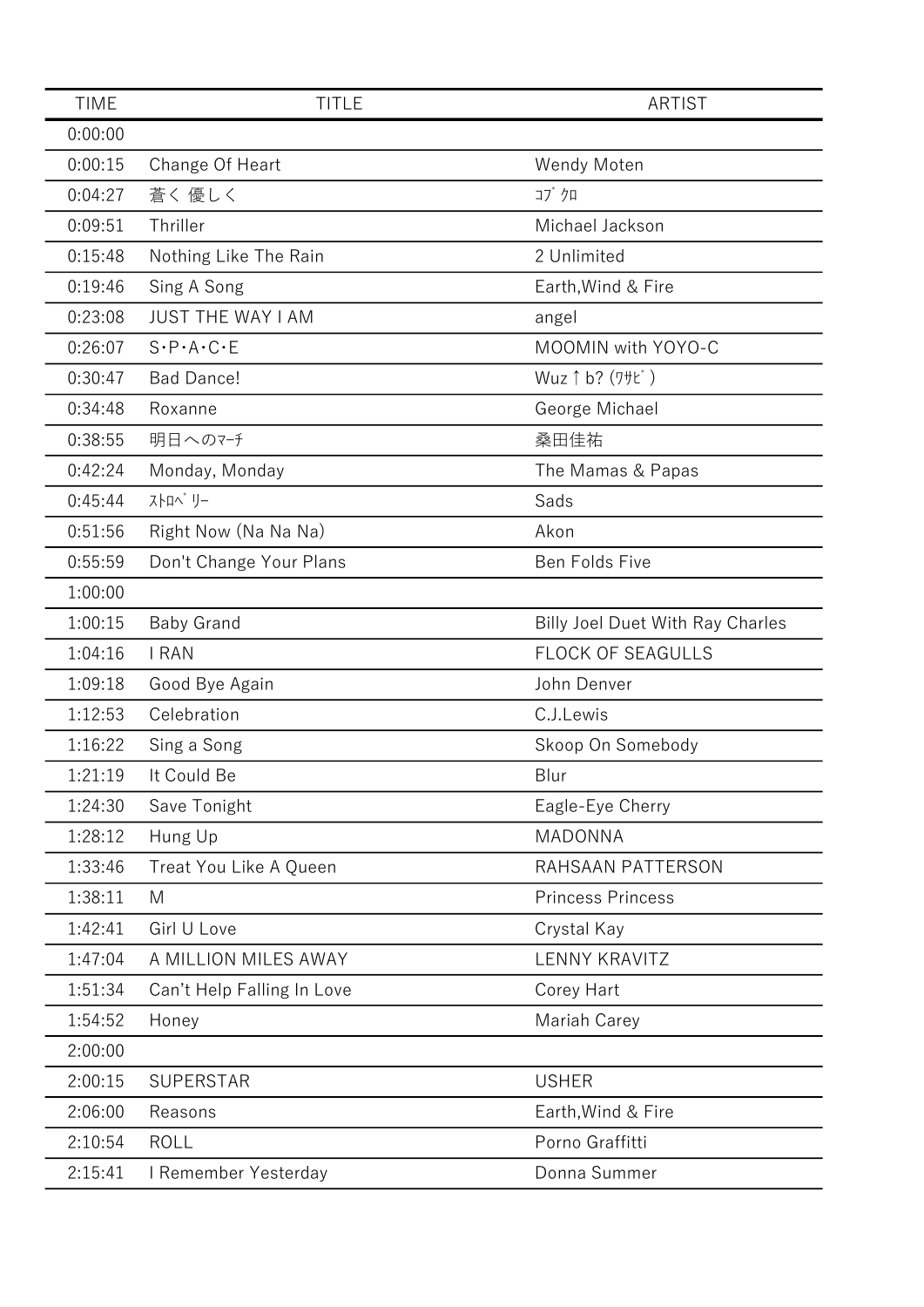| <b>TIME</b> | <b>TITLE</b>                        | <b>ARTIST</b>                     |
|-------------|-------------------------------------|-----------------------------------|
| 2:20:26     | Kiss                                | Prince                            |
| 2:24:09     | Oh No!                              | Marina & the diamonds             |
| 2:27:07     | Replay                              | Mr.Children                       |
| 2:31:33     | $\overline{7}$                      | Prince                            |
| 2:36:40     | EVERYBODY'S TALKIN'                 | The Beautiful South               |
| 2:39:11     | Diamonds And Pearls                 | Prince                            |
| 2:43:29     | GOODY GOODY                         | LISETTE MELENDEZ                  |
| 2:48:42     | Holiday                             | Madonna                           |
| 2:52:40     | I Think About Lovin' You            | Earth, Wind & Fire                |
| 2:58:28     | I Drive Myself Crazy [Album Version | 'N Sync                           |
| 3:00:00     |                                     |                                   |
| 3:00:14     | 時間旅行                                | Dreams Come True                  |
| 3:04:32     | Key                                 | 大輔<br>森                           |
| 3:09:38     | Higher Ground                       | Red Hot Chili Peppers             |
| 3:12:59     | いますぐ Kiss Me                        | Lindberg                          |
| 3:16:54     | 永遠に                                 | The Gospellers                    |
| 3:22:25     | The Blue Cafe                       | Chris Rea                         |
| 3:27:06     | I Just Called To Say I Love You     | Stevie Wonder                     |
| 3:31:27     | Circle                              | Swam Dive                         |
| 3:35:12     | Together                            | monkey majik                      |
| 3:39:25     | Here We Go Again                    | Ray Charles duet with Norah Jones |
| 3:43:19     | With Or Without You                 | U <sub>2</sub>                    |
| 3:48:07     | IN THE MORNING                      | RAZORLIGHT                        |
| 3:51:47     | わがままジュリェット                          | <b>BOOWY</b>                      |
| 3:56:18     | Heartbeat                           | Tahiti 80                         |
| 3:59:42     | <b>February Song</b>                | Josh Groban                       |
| 4:00:00     |                                     |                                   |
| 4:03:31     | Susie Darlin'                       | Robin Luke                        |
| 4:06:07     | <b>Material Girl</b>                | Madonna                           |
| 4:09:57     | Queen Of My Heart                   | westlife                          |
| 4:14:15     | I Feel For You                      | Prince                            |
| 4:17:35     | Pump It                             | <b>Black Eyed Peas</b>            |
| 4:21:08     | Light Up The Sky                    | YELLOWCARD                        |
| 4:24:45     | Sara                                | Starship                          |
| 4:29:30     | 中央線                                 | 矢野 顕子                             |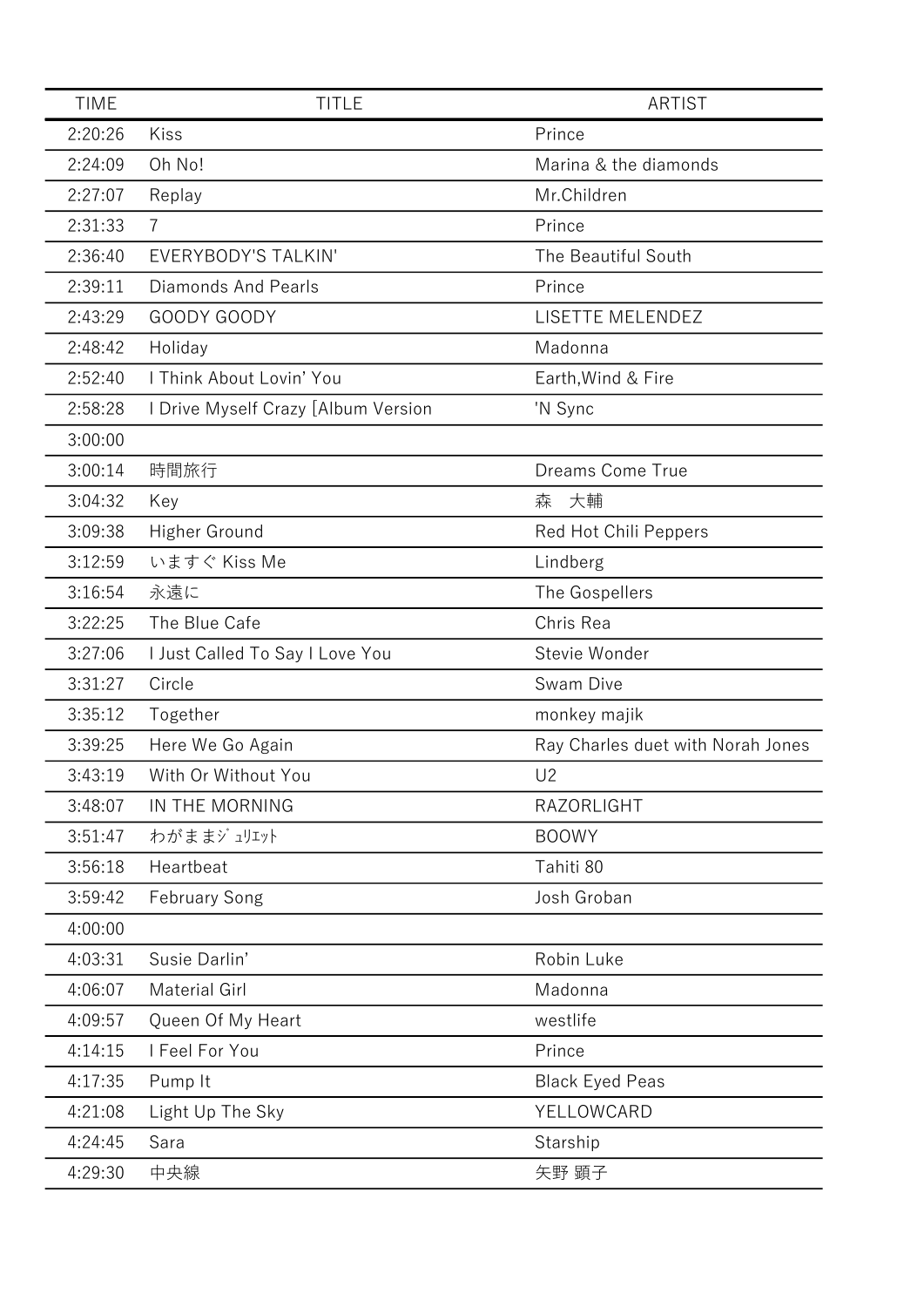| <b>TIME</b> | <b>TITLE</b>                        | ARTIST                                   |
|-------------|-------------------------------------|------------------------------------------|
| 4:33:28     | Indigo Waltz '93                    | 久保田 利伸                                   |
| 4:38:47     | 99 Miles From L.A.                  | Art Garfunkel                            |
| 4:42:06     | Piece Of Me                         | <b>Britney Spears</b>                    |
| 4:45:37     | Wanna Be Startin' Somethin'         | Michael Jackson                          |
| 4:51:37     | 1999                                | Prince                                   |
| 4:55:13     | <b>BECAUSE WE CAN</b>               | <b>FATBOY SLIM</b>                       |
| 4:58:39     | Say That                            | Sway Penala feat. Drop N Harmony         |
| 5:00:00     |                                     |                                          |
| 5:00:00     | I Gave You Best[New Mix]            | Fatima Rainey                            |
| 5:04:01     | Loving Every Minute                 | Jeniifer Brown                           |
| 5:07:45     | The First Time Ever I Saw Your Face | <b>Aaron Neville</b>                     |
| 5:11:47     | Remenber                            | <b>Swinging Popsicle</b>                 |
| 5:17:14     | <b>Sunday Morning</b>               | No Doubt                                 |
| 5:21:26     | Impossible                          | Kanye West Feat. Twista And Keyshia Cole |
| 5:24:46     | She's Got All The Friends           | Chumbawamba                              |
| 5:28:07     | Kiss On My List                     | Daryl Hall & John Oates                  |
| 5:32:22     | I WOUL DIE 4 U                      | <b>PRINCE</b>                            |
| 5:35:16     | Sexy                                | Hitomi                                   |
| 5:40:50     | ロンリーガール                             | 加藤<br>ミリヤ                                |
| 5:44:16     | Raspberry Beret                     | Prince                                   |
| 5:47:41     | 裸 ~Nude~                            | Vo Vo Tau                                |
| 5:51:28     | All You Need Is Love                | The Beatles                              |
| 5:55:12     | <b>MAGIC MAN</b>                    | <b>HEART</b>                             |
| 6:00:00     |                                     |                                          |
| 6:00:14     | Angel                               | Akon                                     |
| 6:03:49     | Yes-No                              | 小田 和正                                    |
| 6:08:13     | 希望という名の光                            | 山下<br>達郎                                 |
| 6:13:26     | 陽の照りながら雨の降る                         | Cocco                                    |
| 6:18:00     | Fly Like An Eagle                   | Seal                                     |
| 6:22:13     | <b>Black Balloon</b>                | Goo Goo Dolls                            |
| 6:26:08     |                                     | <b>Christopher Cross</b>                 |
| 6:29:59     | ジャング ル・スウィング                        | 山下 達郎                                    |
| 6:34:52     | 出逢った頃のように                           | Every Little Thing                       |
| 6:39:08     | All I Wanna Do Is Make Love To You  | Heart                                    |
| 6:44:12     | Like A Prayer                       | Madonna                                  |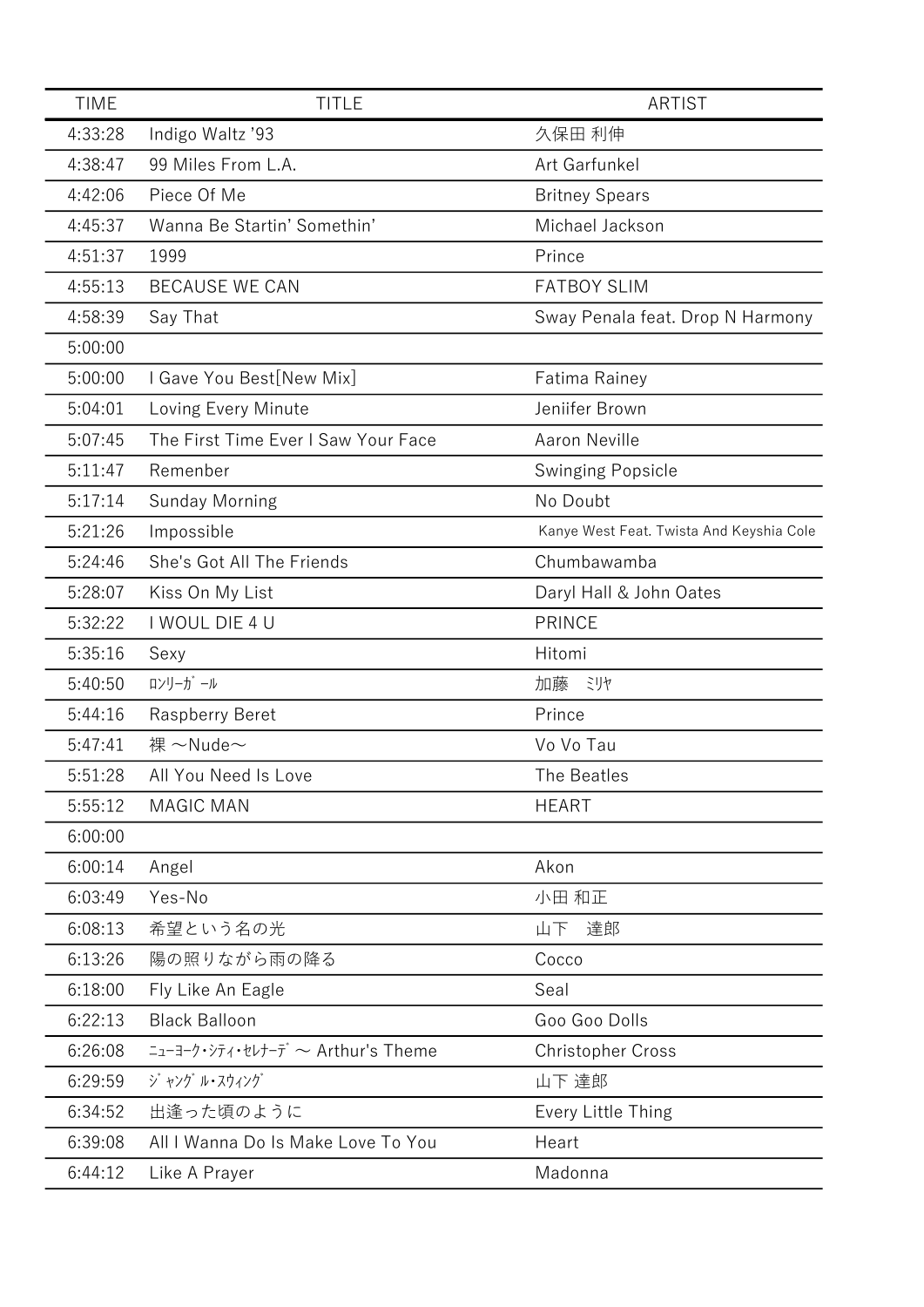| <b>TIME</b> | <b>TITLE</b>                  | <b>ARTIST</b>                                       |
|-------------|-------------------------------|-----------------------------------------------------|
| 6:49:58     | <b>Heartbreak Hotel</b>       | WHITNEY HOUSTON feat. FAITH EVANS & KELLY PRICE     |
| 6:54:28     | Can't Stand Losing You        | The Police                                          |
| 6:57:24     | No One                        | Alicia Keys                                         |
| 7:00:00     |                               |                                                     |
| 7:02:06     | WHERE'D YOU GO                | FORT MINOR FEATURING HOLLY BROOK AND JONAH MATRANGA |
| 7:05:57     | シンクロ                          | KREVA feat. 古内<br>東子                                |
| 7:10:25     | Maybe You're The Problem      | Ava Max                                             |
| 7:13:33     | A Little Bit Of Love          | Weezer                                              |
| 7:16:24     | 栄光の架橋                         | ゆず                                                  |
| 7:21:44     | Don't Go Breaking My Heart    | <b>BACKSTREET BOYS</b>                              |
| 7:25:36     | <b>LADY LUCK</b>              | <b>ROD TEWART</b>                                   |
| 7:30:00     | Walk Like An Egyptian         | <b>Bangles</b>                                      |
| 7:33:43     | Aurora                        | <b>BUMP OF CHICKEN</b>                              |
| 7:38:21     | Burn It Down                  | Linkin Park                                         |
| 7:42:31     | Don't Go                      | Le Click Featuring Kayo                             |
| 7:46:27     | Rock Your Baby                | George McCrae                                       |
| 7:49:54     | 明日はきっといい日になる                  | Rihawa                                              |
| 7:54:41     | Into Space                    | eskobar                                             |
| 8:00:00     |                               |                                                     |
| 8:02:05     | Oops! I Did It Again          | <b>Britney Spears</b>                               |
| 8:05:36     | Jr. Butterfly                 | 嶋野 百恵                                               |
| 8:10:57     | Lithium                       | Nirvana                                             |
| 8:15:12     | I Did My Best                 | Soul Asylum                                         |
| 8:19:02     | あなた                           | いきものがかり                                             |
| 8:24:54     | All Of Me                     | <b>JOHN LEGEND</b>                                  |
| 8:29:41     | EVERY TEARDROP IS A WATERFALL | COLDPLAY                                            |
| 8:33:41     | Sunday Bloody Sunday          | U <sub>2</sub>                                      |
| 8:38:38     | サンキュー。                        | 大原櫻子                                                |
| 8:42:43     | Today Was A Fairytale         | <b>Taylor Swift</b>                                 |
| 8:47:04     | Runaway                       | Janet Jackson                                       |
| 8:50:36     | Let's Make A Deal             | Dangerman                                           |
| 8:53:53     | I believe                     | 絢香                                                  |
| 9:00:00     |                               |                                                     |
| 9:02:05     | <b>Ball And Chain</b>         | The Who                                             |
| 9:06:25     | 荒野を歩け                         | ASIAN KUNG-FU GENERATION                            |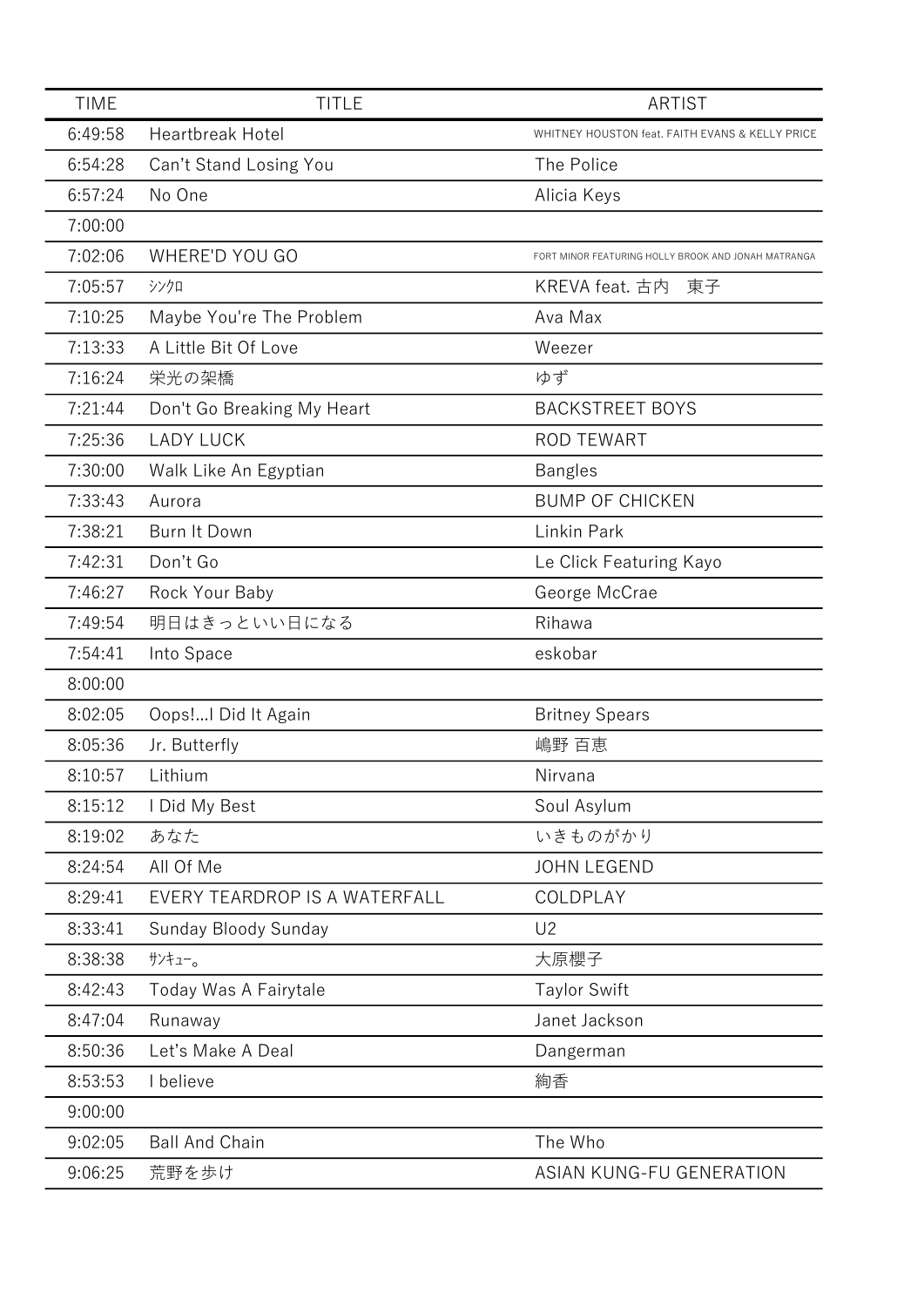| <b>TIME</b> | <b>TITLE</b>             | <b>ARTIST</b>                             |
|-------------|--------------------------|-------------------------------------------|
| 9:11:01     | My Favorite Mistake      | Sheryl Crow                               |
| 9:15:03     | <b>GETAWAY</b>           | THE MUSIC                                 |
| 9:19:31     | <b>LOVE &amp; TRUTH</b>  | YUI                                       |
| 9:23:47     | <b>Bad Life</b>          | Sigrid & Bring Me The Horizon             |
| 9:27:48     | Money, Money, Money      | <b>ABBA</b>                               |
| 9:30:53     | Any Way You Want It      | Journey                                   |
| 9:34:31     | As Way Lay               | <b>Kelly Price</b>                        |
| 9:41:11     | <b>MOTHER AND FATHER</b> | <b>MADONNA</b>                            |
| 9:45:42     | YOU AND I                | <b>MATT BIANCO</b>                        |
| 9:50:08     | いつかきっと                   | ナオト・インティライミ                               |
| 9:55:03     | Half The Man             | Jamiroquai                                |
| 12:00:00    |                          |                                           |
| 12:01:01    | That's What I Like       | <b>Bruno Mars</b>                         |
| 12:04:26    | <b>Family Song</b>       | 星野<br>源                                   |
| 12:09:57    | POISON                   | <b>BELL BIV DEVOE</b>                     |
| 12:14:19    | the block party          | lisa $\bigstar$ left eye $\bigstar$ lopes |
| 12:18:41    | サヨナラ COLOR               | <b>SUPER BUTTER DOG</b>                   |
| 12:23:48    | Queen Of My Heart        | westlife                                  |
| 12:28:15    | Mickey                   | Lolly                                     |
| 12:31:50    | One Hundred Ways         | James Ingram                              |
| 12:36:17    | なんで泣きたくなっちゃうんだろう         | 美穂<br>福原                                  |
| 12:40:04    | The Truth                | Nao Yoshioka                              |
| 12:44:20    | IF                       | bread                                     |
| 12:46:52    | Hard Habit To Break      | Chicago                                   |
| 12:51:46    | Lightdentity             | ねごと                                       |
| 12:55:11    | Have Fun, Go Mad         | Blair                                     |
| 13:00:00    |                          |                                           |
| 13:03:10    | Crazy                    | <b>Gnarls Barkley</b>                     |
| 13:06:08    | 君はレースの途中のランナー            | 馬場<br>俊英                                  |
| 13:12:59    | Lost Track               | <b>HAIM</b>                               |
| 13:15:20    | You Do Something To Me   | Paul Weller                               |
| 13:19:02    | Hello, Again ~昔からある場所~   | JUJU                                      |
| 13:24:12    | EVERYTHING               | Mary J. Blige                             |
| 13:29:26    | The Perfect Life         | Moby feat. Wayne Coyne                    |
| 13:33:06    | Chained To The Rhythm    | <b>Katy Perry</b>                         |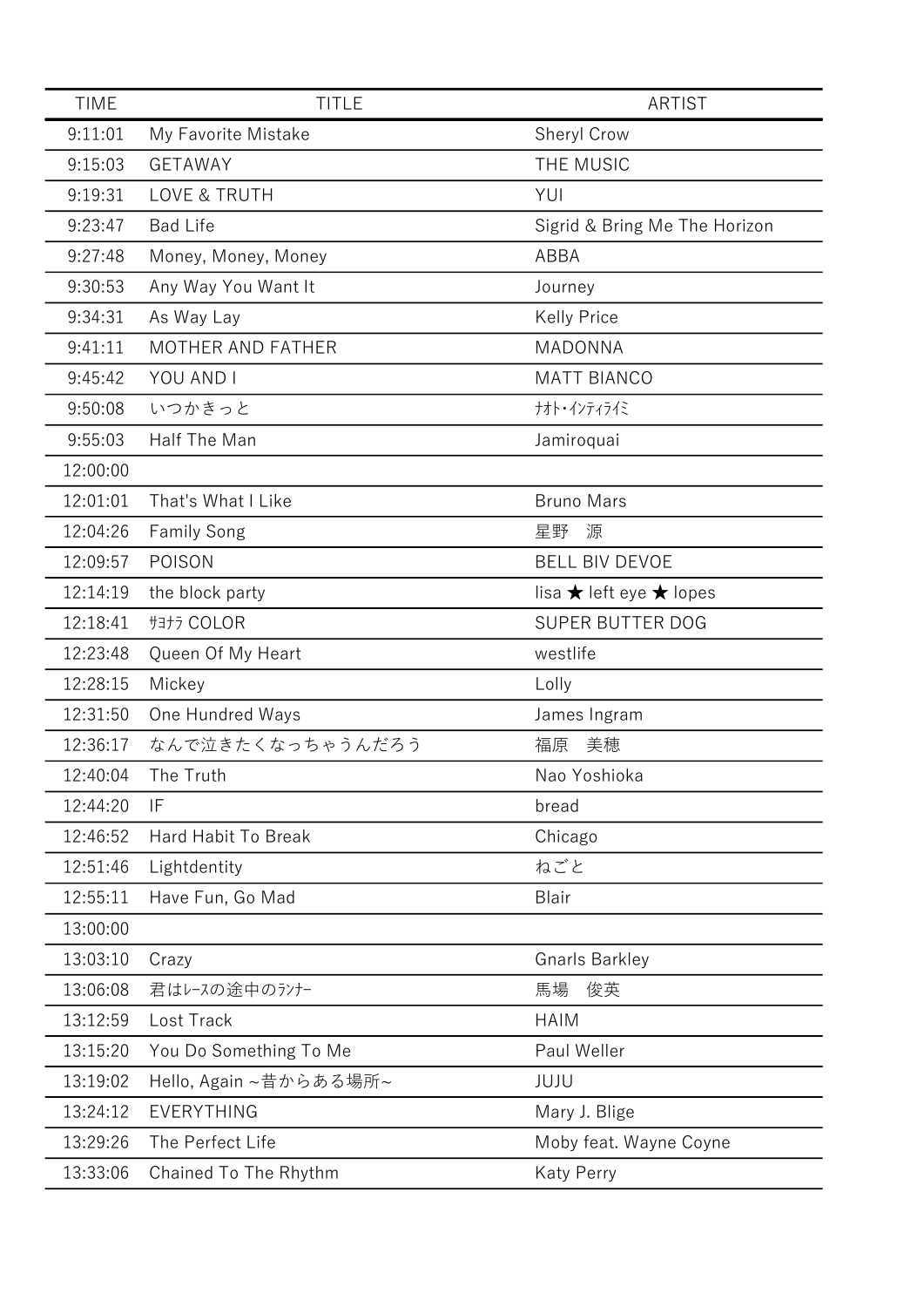| <b>TIME</b> | <b>TITLE</b>                        | <b>ARTIST</b>                               |
|-------------|-------------------------------------|---------------------------------------------|
| 13:37:23    | <b>KEEP YOU HAPPY</b>               | THE BAWDIES                                 |
| 13:40:04    | <b>GIRL I LOVE YOU</b>              | MASSIVE ATTACK feat. Horace Andy            |
| 13:45:48    | About Damn Time                     | Lizzo                                       |
| 13:48:57    | Enough' Enough                      | Jamie Lidell                                |
| 13:52:06    | 旅人                                  | ケツメイシ                                       |
| 15:00:00    |                                     |                                             |
| 15:01:01    | <b>COUNTRY GIRL</b>                 | PRIMAL SCREAM                               |
| 15:05:32    | Hey my friend                       | Tommy heavenly6                             |
| 15:10:27    | Someday We'll Know                  | <b>New Radicals</b>                         |
| 15:14:01    | Abracadabra                         | Sugar Ray                                   |
| 15:17:52    | Faith                               | 伊藤<br>由奈                                    |
| 15:22:32    | Army Of Lovers                      | Lee Ryan                                    |
| 15:25:43    | Rasputin                            | Boney M.                                    |
| 15:31:10    | FIND MY LOVE                        | <b>FAIRGROUND ATTRACTION</b>                |
| 15:35:06    | Hopes Bright                        | <b>WHITE ASH</b>                            |
| 15:38:17    | <b>STRAY HEART</b>                  | <b>GREEN DAY</b>                            |
| 15:42:21    | Bady Boy                            | Me & My                                     |
| 15:45:43    | Rock Your Boby                      | Justin Timberlake                           |
| 15:50:24    | 君のせい                                | the peggies                                 |
| 15:54:45    | Yes!                                | Yasmine Garbi                               |
| 16:00:00    |                                     |                                             |
| 16:00:15    | Next Place Home                     | <b>DANIEL POWTER</b>                        |
| 16:03:24    | KISSLT                              | KOH+                                        |
| 16:07:48    | <b>WHAT'S YOUR FLAVA?</b>           | <b>CRAIG DAVID</b>                          |
| 16:11:22    | Bring It On                         | N'Dea Davenport                             |
| 16:15:34    | <b>FOREVER LOVE</b>                 | 翔太×加藤<br>清水<br>ミリヤ                          |
| 16:21:21    | Between Us                          | Little Mix                                  |
| 16:25:23    | In Too Deep                         | Genesis                                     |
| 16:31:11    | <b>Toosie Slide</b>                 | Drake                                       |
| 16:35:18    | Reconnect feat. Daichi Yamamoto, AA | Yaffle                                      |
| 16:38:29    | You Light Up My Life                | Beth Nielsen Chapman                        |
| 16:42:19    | Hold Me                             | WHITNEY HOUSTON duet with TEDDY PENDERGRASS |
| 16:48:22    | Yellow                              | 木村<br>カエラ                                   |
| 16:51:38    | <b>GOOD OLD DAYS</b>                | owsley                                      |
| 16:55:06    | What Love Can Do                    | Solveig                                     |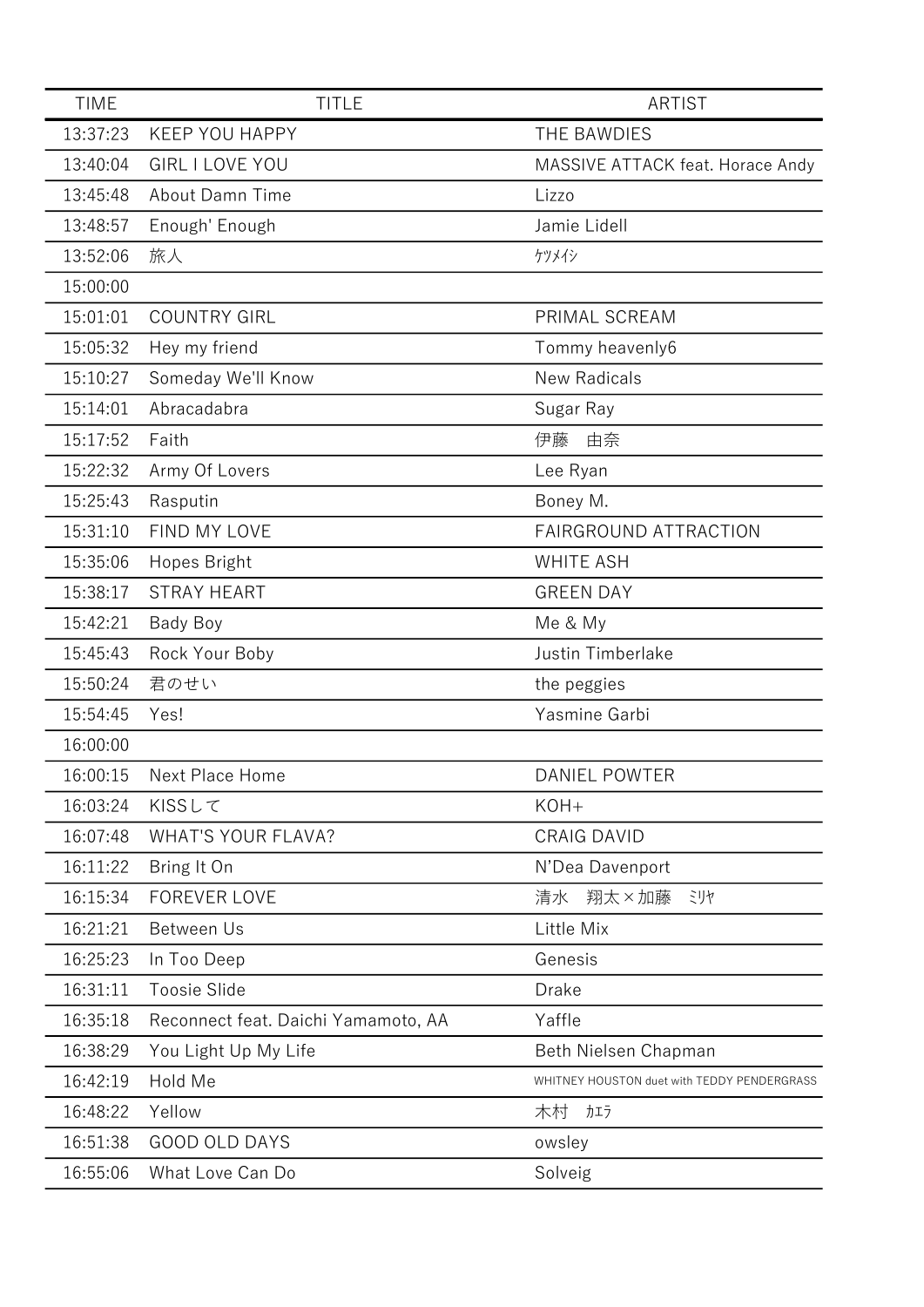| <b>TIME</b> | <b>TITLE</b>                        | <b>ARTIST</b>                                               |
|-------------|-------------------------------------|-------------------------------------------------------------|
| 17:00:00    |                                     |                                                             |
| 17:00:15    | UP WITH LOVE                        | <b>SWAN DIVE</b>                                            |
| 17:03:30    | 接吻                                  | 中島<br>未嘉                                                    |
| 17:09:47    | War                                 | BONE THUGS-N-HARMONY with HENRY ROLLINS, TOM MORELLO & FLEA |
| 17:14:01    | Crazy In Love                       | Beyonce Feat. Jay-Z                                         |
| 17:18:06    | グロテスク                               | 平井堅 feat. 安室奈美恵                                             |
| 17:21:49    | When The Lights Go Out              | Gabrielle Aplin                                             |
| 17:25:02    | The Nigst Is Still Young            | <b>Billy Joel</b>                                           |
| 17:31:11    | <b>Push Upstairs</b>                | Underwold                                                   |
| 17:35:43    | One Last Kiss                       | 宇多田 ヒカル                                                     |
| 17:40:12    | Day After Day                       | Julian Lennon                                               |
| 17:44:28    | WIND BENEATH MY WINGS               | <b>BETTE MIDLER</b>                                         |
| 17:49:28    | 東京VICTORY                           | サザ ンオールスターズ                                                 |
| 17:54:32    | I L-O-V-E U                         | Take 6                                                      |
| 18:00:00    |                                     |                                                             |
| 18:00:15    | We Will Rock You                    | Five With Brian May                                         |
| 18:03:10    | 風になる                                | つじ あやの                                                      |
| 18:07:31    | If Ever                             | Stevie Wonder                                               |
| 18:12:06    | All For You                         | Janet Jacksson                                              |
| 18:16:36    | 東京は夜の七時                             | 野宮真貴                                                        |
| 18:22:57    | Douha (Mali Mali)                   | Disclosure & Fatoumata Diawara                              |
| 18:25:54    | WHAT YOU WON'T DO FOR LOVE          | <b>BOBBY CALDWELL</b>                                       |
| 18:31:11    | Got To Keep On                      | The Chemical Brothers                                       |
| 18:36:27    | ひかりのディスコ                            | CAPSULE                                                     |
| 18:42:03    | Show Me The Meaning Of Being Lonely | <b>Backstreet Boys</b>                                      |
| 18:45:56    | I Want To Know What Love Is         | Foreigner                                                   |
| 18:50:59    | でこぼこ                                | 植村花菜                                                        |
| 18:54:58    | Fallen                              | Lauren Wood                                                 |
| 18:58:35    | Venice Beech                        | Peter White                                                 |
| 19:00:00    |                                     |                                                             |
| 19:00:15    | ORPHEUS                             | <b>ASH</b>                                                  |
| 19:04:29    | 愛のために                               | 奥田 民生                                                       |
| 19:09:40    | MAYBE                               | <b>JAY SEAN</b>                                             |
| 19:12:58    | What Cha' Gonna Do For Me           | Chaka Khan                                                  |
| 19:16:54    | LEMON                               | The Birthday                                                |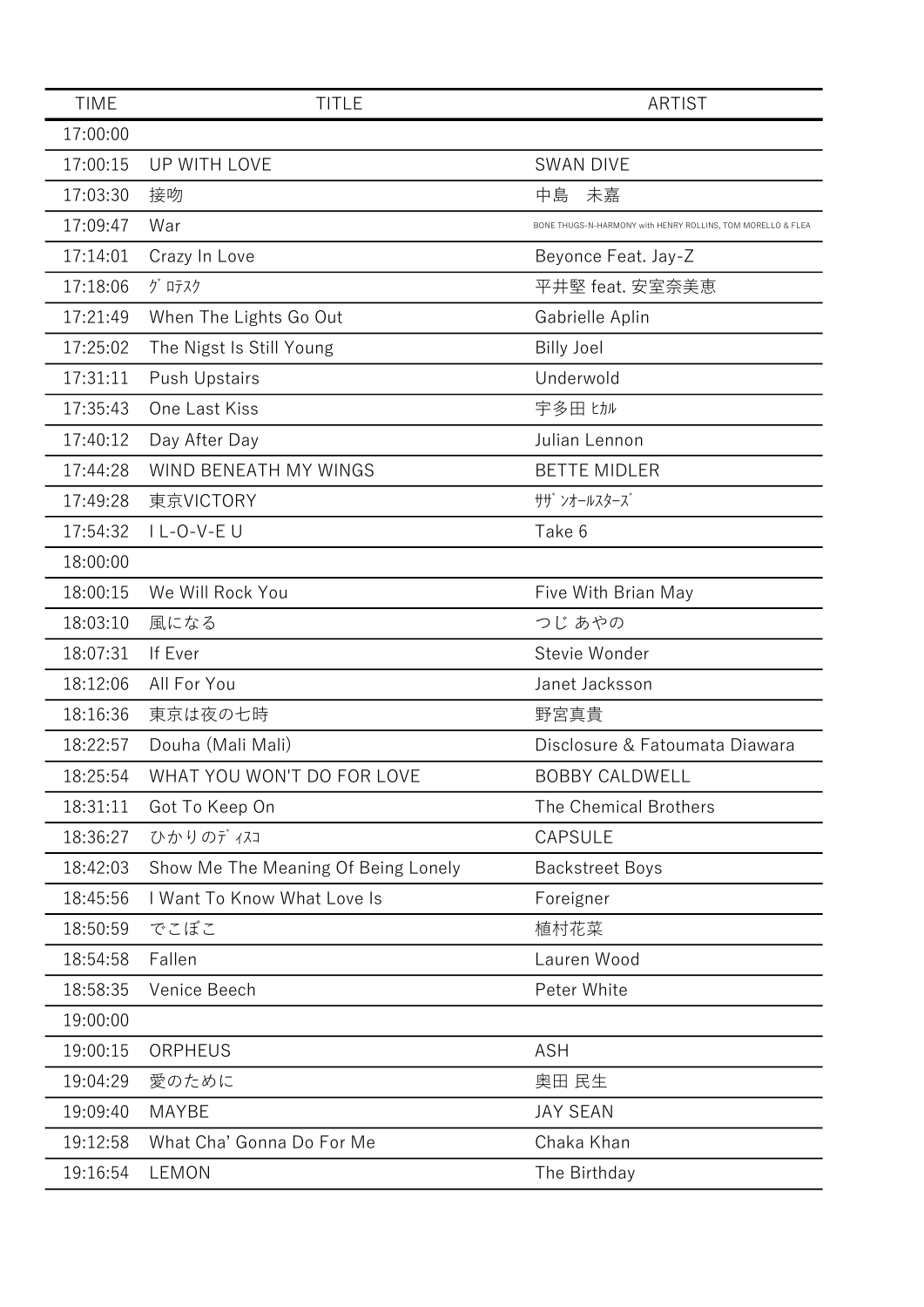| <b>TIME</b> | <b>TITLE</b>                        | <b>ARTIST</b>                                                |
|-------------|-------------------------------------|--------------------------------------------------------------|
| 19:23:41    | Talk                                | Beabadoobee                                                  |
| 19:26:25    | Good Enough                         | Dodgy                                                        |
| 19:31:11    | <b>Better Days</b>                  | Liam Gallagher                                               |
| 19:35:27    | PHANTOM PLANET                      | <b>BEAT CRUSADERS</b>                                        |
| 19:40:53    | Spin The Black Circle               | pearl jam                                                    |
| 19:43:40    | Promises                            | Cranberries                                                  |
| 19:47:15    | <b>Missing</b>                      | 久保田 利伸                                                       |
| 19:52:00    | <b>Blue Eyes</b>                    | Elton John                                                   |
| 19:55:24    | Lovin' You                          | Minnie Riperton                                              |
| 20:00:00    |                                     |                                                              |
| 20:02:45    | Pressure Point                      | Zutons                                                       |
| 20:05:42    | あまく危険な香り                            | ORIGINAL LOVE                                                |
| 20:09:59    | Teenage Love Affair                 | <b>ALICIA KEYS</b>                                           |
| 20:13:07    | Ain't That A Lot Of Love            | Simply Red                                                   |
| 20:17:02    | ひとつだけ                               | ケラケラ                                                         |
| 20:21:09    | <b>DIFFERENT</b>                    | <b>XIMENA SARINANA</b>                                       |
| 20:24:47    | Cherish                             | Kool & The Gang                                              |
| 20:31:11    | IN THE NIGHT                        | Cheryl Lynn                                                  |
| 20:35:36    | 恋の嵐                                 | 竹内 まりや                                                       |
| 20:40:17    | It's Going To Take Some Time        | Dishwalla                                                    |
| 20:44:32    | There Goes The Neighborhood         | Sheryl Crow                                                  |
| 20:48:48    | 心の戦士                                | $7'$ $\frac{1}{2}$ $\frac{1}{2}$ $\frac{1}{2}$ $\frac{1}{2}$ |
| 20:53:55    | YOU ARE SO BEAUTIFUL                | <b>BILLY PRESTON</b>                                         |
| 21:00:00    |                                     |                                                              |
| 21:00:15    | 99                                  | <b>TOTO</b>                                                  |
| 21:05:26    | Replay                              | Mr.Children                                                  |
| 21:10:09    | Me Against The Music                | <b>Britney Spears Feat. Madonna</b>                          |
| 21:13:50    | Dancing On The Ceiling              | Lionel Richie                                                |
| 21:18:17    | 女の子は誰でも                             | 東京事変                                                         |
| 21:22:10    | Fallen                              | Sarah McLachlan                                              |
| 21:25:55    | Where the streets have on name (I c | Pet Shop Boys                                                |
| 21:31:11    | <b>TECHNOLOGIC</b>                  | daft pumnk                                                   |
| 21:35:55    | MELODY                              | TOWA TEI FEAT. BYRON STINGILY                                |
| 21:42:22    | <b>Sunday Morning</b>               | No Doubt                                                     |
| 21:46:34    | Jumper                              | Third Eye Blind                                              |